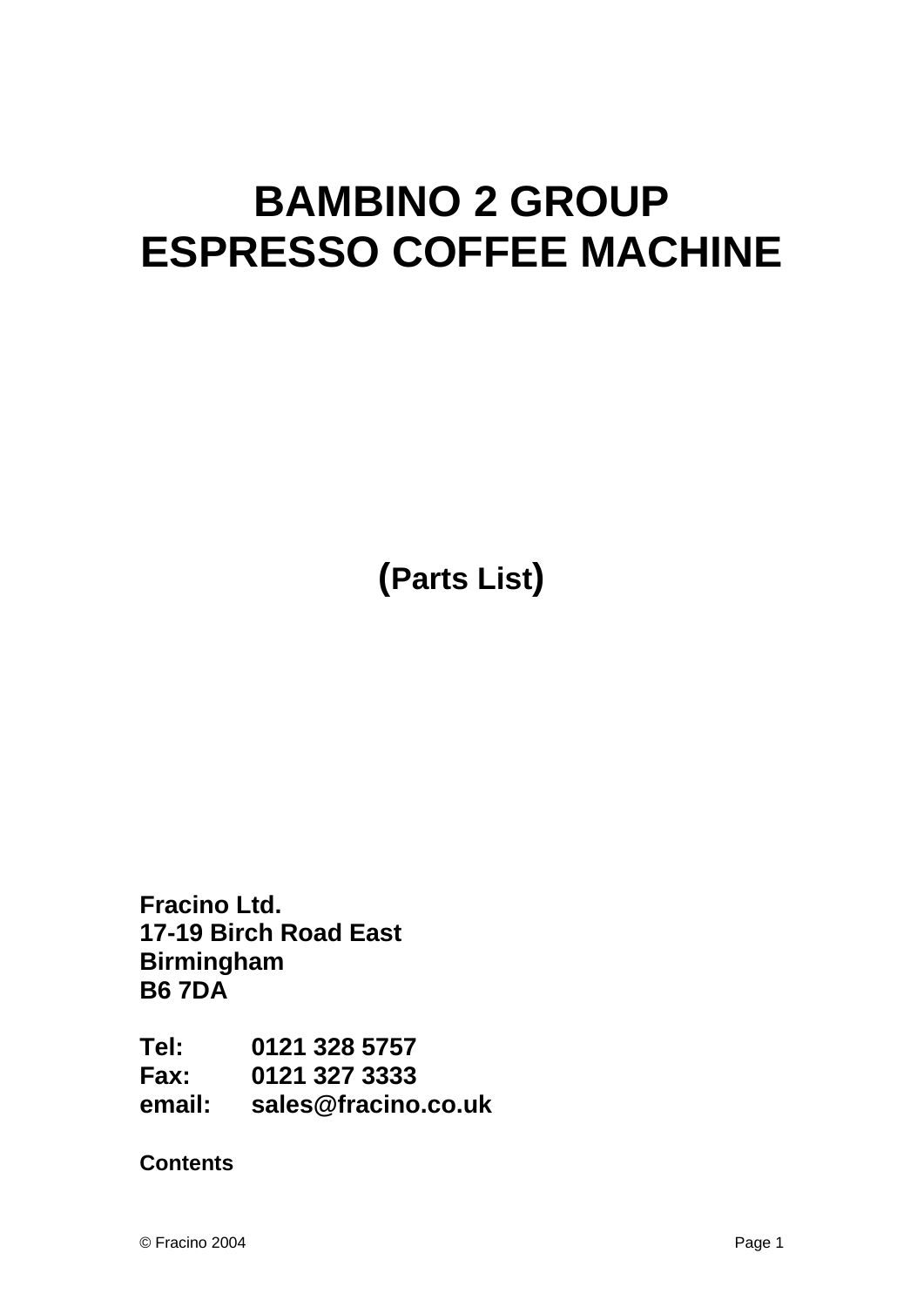## Page

- 3-6 Parts list
- 8 Bodywork
- 9 Bodywork (auto version)<br>10 Chassis
- Chassis
- 11 Boiler
- 12 Group
- 13 Brewing cup
- 14 Manifold
- 15 Sight glass<br>16 Steam and
- Steam and hot water valves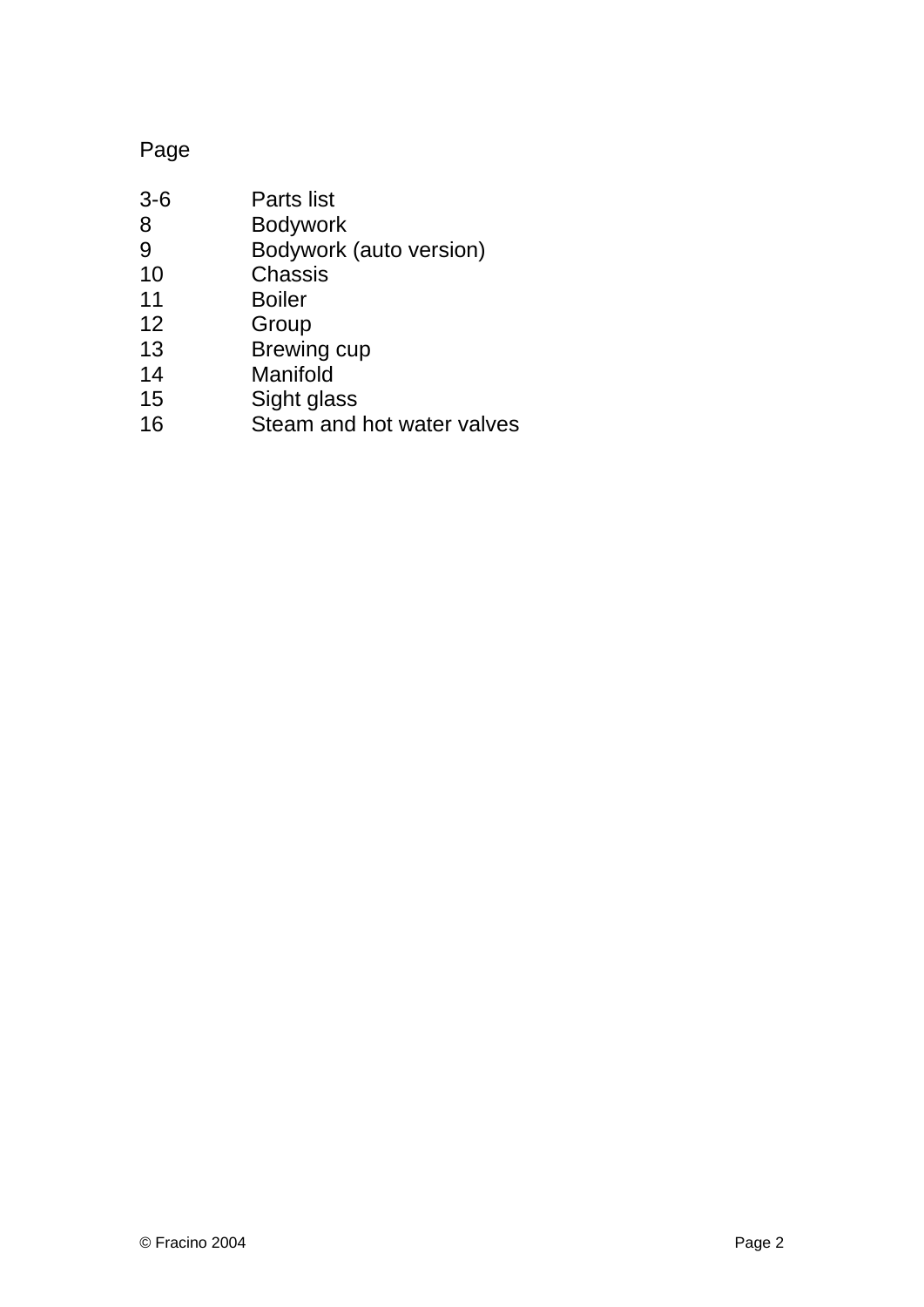| Part No.            | <b>Description</b>              | Quantity       |  |
|---------------------|---------------------------------|----------------|--|
|                     |                                 |                |  |
|                     | <b>Body Work</b>                |                |  |
| BAM2CS              | Cup shield                      | 1              |  |
| <b>BAM231</b>       | Cup tray top                    | 1              |  |
| <b>BAM242</b>       | Left end panel (black)          | 1              |  |
| <b>BAM242S</b>      | Left end panel (St. steel)      | 1              |  |
| <b>BAM243</b>       | Right end panel (black)         | 1              |  |
| <b>BAM242S</b>      | Right end panel (St. steel)     | 1              |  |
| <b>BAM249</b>       | Front panel (groups)            | 1              |  |
| <b>BAM240</b>       | Rear panel                      | 1              |  |
| <b>BAM243</b>       | Drip tray inner (cups)          | 1              |  |
| <b>BAM237</b>       | Drip tray outer                 | 1              |  |
| <b>BAM258</b>       | Drip tray bottom band           | 1              |  |
| <b>FC189</b>        | Main power switch               | 1              |  |
| <b>FC189</b>        | Group switch                    | $\overline{2}$ |  |
| FC190/9             | Neon illuminator                | 1              |  |
| <b>FC116</b>        | Cable grommet                   | $\overline{2}$ |  |
|                     |                                 |                |  |
|                     | <b>Chassis</b>                  |                |  |
| <b>BAM228</b>       | Chassis                         | 1              |  |
| <b>FC140/A</b>      | Waste cup valve                 | 1              |  |
| BAM222AA            | Steam assembly (complete)       | 1              |  |
| BAM222AB            | Hot water assembly (complete)   | $\overline{1}$ |  |
| <b>FC224</b>        | <b>Rubber</b> feet              | $\overline{4}$ |  |
| FC14012             | Expansion valve to waste cup    | 1              |  |
| <b>FC178D</b>       | Expansion valve outlet fitting  | 1              |  |
| <b>FC178C</b>       | Manifold nut                    | 1              |  |
| <b>FC179</b>        | Pressure gauge                  | $\overline{1}$ |  |
| <b>FC179A</b>       | Pressure gauge bracket          | 1              |  |
| <b>BAM152</b>       | Pressure gauge to boiler        | 1              |  |
| $\overline{FC179B}$ | 1/8" Lock nut                   | 2              |  |
| <b>BAM153</b>       | Pressure gauge to manifold pipe | 1              |  |
| <b>FC224</b>        | Pump motor                      | 1              |  |
| <b>FC225</b>        | Pump head (inc. retaining clip) | 1              |  |
| <b>FC226</b>        | Anti vibration feet             | 4              |  |
| FC137               | Inlet hose                      | 1              |  |
| FC169               | Pressure switch lock            | 1              |  |
| <b>FC169A</b>       | Pressure switch nut             | 1              |  |
| <b>FC172A</b>       | <b>Boiler controller</b>        | 1              |  |
| <b>FC187</b>        | Sight glass assembly (complete) | 1              |  |
| FC157/2.5           | Cable restraining bush          | 1              |  |
|                     |                                 |                |  |
|                     |                                 |                |  |
|                     |                                 |                |  |
|                     |                                 |                |  |
|                     |                                 |                |  |
|                     |                                 |                |  |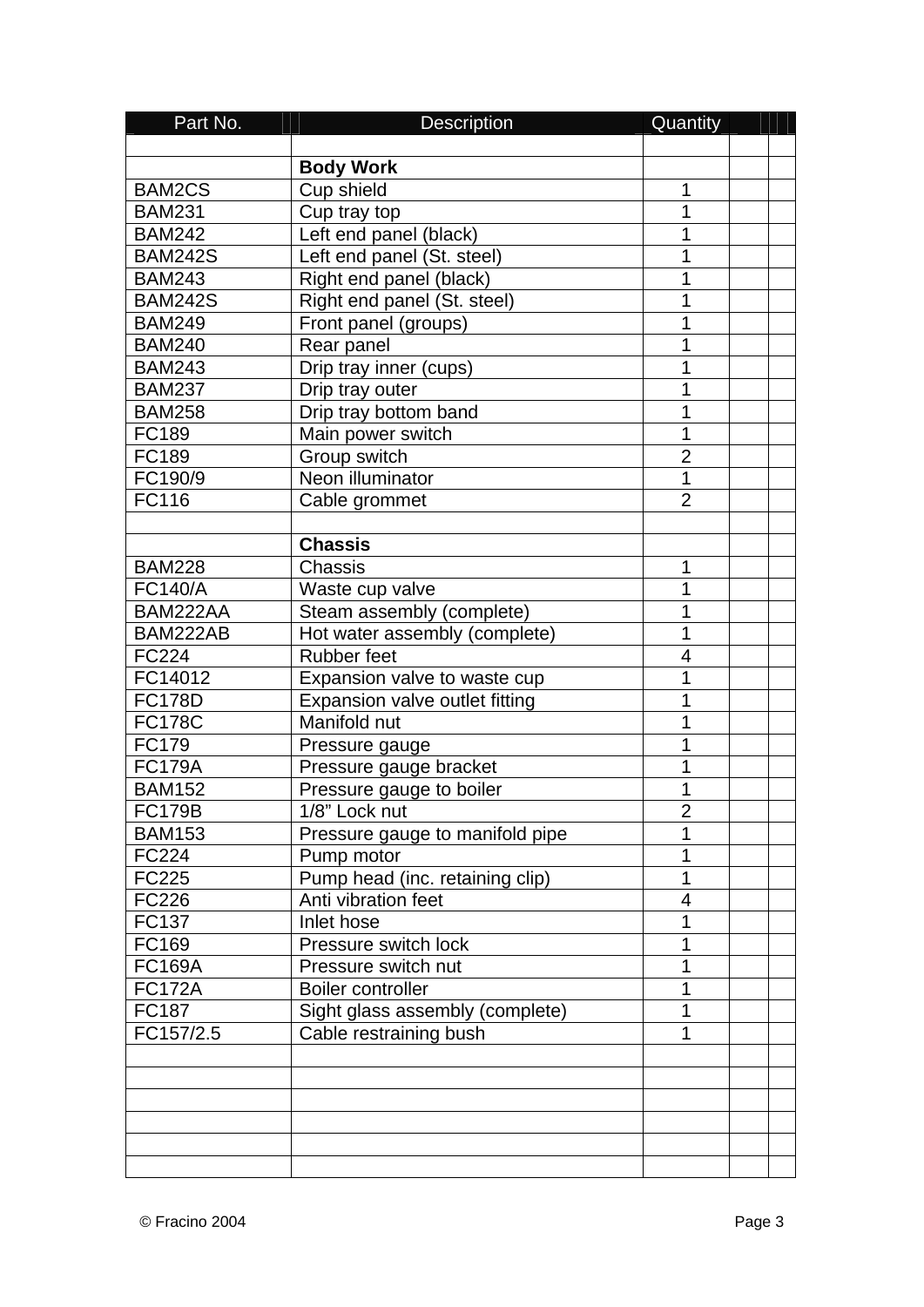| Part No.                       | <b>Description</b>                                   | Quantity            |  |
|--------------------------------|------------------------------------------------------|---------------------|--|
|                                |                                                      |                     |  |
|                                | <b>Boiler</b>                                        |                     |  |
| <b>BAM84</b>                   | Boiler/Safety                                        | 1                   |  |
| $FC13\overline{4}$             | Valve                                                | 1                   |  |
| FC191                          | Probe                                                | 1                   |  |
| FC162/C                        | Element 2850W                                        | 1                   |  |
| <b>BAM149</b>                  | Steam valve to boiler                                | 1                   |  |
| <b>BAM147</b>                  | Heat exchange to group (top)                         | $\overline{2}$      |  |
| <b>BAM151</b>                  | Pressure switch to boiler                            | 1                   |  |
| <b>BAM150</b>                  | Hot water valve to boiler                            | 1                   |  |
| <b>FC148</b>                   | Heat exchange to group (bottom)                      | $\overline{2}$      |  |
| <b>BAM141/2</b>                | Manifold to heat exchange pipe                       | 1                   |  |
| FC146/2A                       | Manual fill/solenoid valve to boiler pipe            | 1                   |  |
| <b>LG145</b>                   | Sight glass to boiler                                | $\overline{2}$      |  |
| <b>FC165</b>                   | Element to gasket                                    | 1                   |  |
|                                |                                                      |                     |  |
|                                | <b>Manifold</b>                                      |                     |  |
| <b>FC138A</b>                  | Manifold forged                                      | 1                   |  |
| <b>FC170</b>                   | Manual fill valve                                    | 1                   |  |
| <b>FC178G</b>                  | <b>Adjustment screw</b>                              | 1                   |  |
| <b>FC178B</b>                  | <b>Expansion valve spring</b>                        | 1                   |  |
| FC178FV2                       | Expansion valve jumper                               | 1                   |  |
| <b>FC171</b>                   | Inlet solenoid valve                                 | 1                   |  |
| <b>FC137</b>                   | <b>Braded inlet hose</b>                             | 1                   |  |
| <b>FC180CN</b>                 | M20 Locknut                                          | 1                   |  |
| <b>FC198</b>                   | Pad Washer                                           | 1                   |  |
| <b>FC178C</b>                  | 'O' Ring. Silicon                                    | 1                   |  |
| <b>FC178/D</b>                 |                                                      | 1                   |  |
| FC180ANT                       | 3/8 x 14 special fitting<br>Non return valve fitting | 1                   |  |
|                                |                                                      | 1                   |  |
| FC180BNT<br>FC180DNT           | Non return valve stem                                |                     |  |
|                                | Non return valve spring                              | Ί                   |  |
|                                | <b>Auto Version</b>                                  |                     |  |
|                                | Flow meter                                           |                     |  |
| <b>FC92</b><br><b>BAM154/2</b> |                                                      | $\overline{2}$<br>1 |  |
| <b>BAM155</b>                  | Manifold to flow meter pipe                          | $\overline{2}$      |  |
|                                | Flow meter to heat exchange pipe                     |                     |  |
|                                |                                                      |                     |  |
|                                |                                                      |                     |  |
|                                |                                                      |                     |  |
|                                |                                                      |                     |  |
|                                |                                                      |                     |  |
|                                |                                                      |                     |  |
|                                |                                                      |                     |  |
|                                |                                                      |                     |  |
|                                |                                                      |                     |  |
|                                |                                                      |                     |  |
|                                |                                                      |                     |  |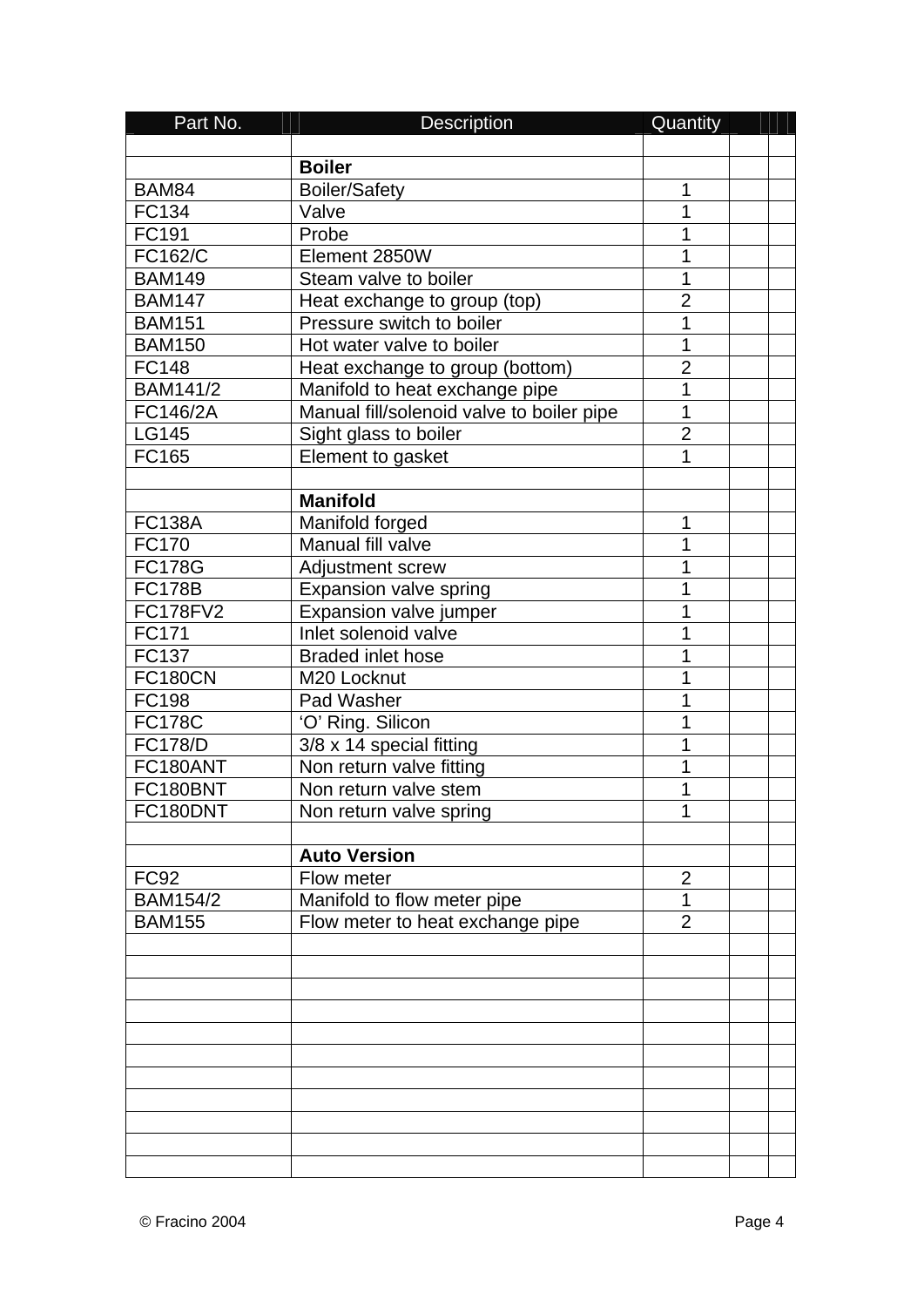| Part No.                 | <b>Description</b>                 | Quantity       |  |
|--------------------------|------------------------------------|----------------|--|
|                          |                                    |                |  |
|                          | <b>Filter Holder</b>               |                |  |
| FC107                    | Single filter (7grm)               | 1              |  |
| FC107/D (10)             | Single filter (10 grm)             | 1              |  |
| FC107 POD                | Single pod filter                  | 1              |  |
| FC110                    | Filter spring                      | $\overline{2}$ |  |
| <b>FC111A</b>            | Single beak                        | 1              |  |
| FC105                    | Single filter holder complete      | 1              |  |
| $\overline{FC}$ 108 (12) | Double filter (12grm)              | 1              |  |
| FC108/D (14)             | Double filter (14grm)              | 1              |  |
| <b>FC108 POD</b>         | Double pod filter                  | 1              |  |
| <b>FC105A</b>            | Double filter holder complete      | 1              |  |
| FC112                    | Double beak (closed)               | 1              |  |
| <b>FC112/I</b>           | Double beak (open)                 | 1              |  |
| <b>FC112/AF</b>          | Double beak adjustable flow        | 1              |  |
| <b>FC111A</b>            | Single beak curved                 | 1              |  |
|                          |                                    |                |  |
|                          | Group                              |                |  |
| <b>FC132B</b>            | <b>Blank nut small</b>             | 1              |  |
| <b>FC99</b>              | Group body                         | 1              |  |
| FC104                    | Filter holder washer (8.0mm tck)   | 1              |  |
| FC104/85                 | Filter holder washer (8.5mm tck)   | 1              |  |
| FC104/9                  | Filter holder washer (9.0mm tck)   | 1              |  |
| <b>FC104P</b>            | Filter holder paper packing        | 1              |  |
| <b>FC104B</b>            | Filter holder washer locking plate | 1              |  |
| <b>FC103M</b>            | Shower plate                       | 1              |  |
| <b>FC103S</b>            | Shower plate screw                 | 1              |  |
| FC97B                    | Group cowl                         | 1              |  |
| <b>FC132A</b>            | Top jet filter holder              | 1              |  |
| FC130                    | Filter                             | 1              |  |
| <b>FC129A</b>            | Jet                                | 1              |  |
| FC101                    | Group gasket                       | 1              |  |
| FC120                    | Solenoid base 'O' ring             | $\overline{2}$ |  |
| FC116                    | Solenoid base                      | 1              |  |
| FC119                    | Solenoid base screws               | $\overline{4}$ |  |
| FC121                    | Solenoid nucleus body              | 1              |  |
| FC121/V                  | Solenoid nucleus viton             | 1              |  |
| FC122                    | Solenoid outer case                | 1              |  |
| FC124/1                  | Solenoid coil (sealed)             | 1              |  |
| <b>FC124A</b>            | Coil washer                        | 1              |  |
| <b>FC124B</b>            | Coil spring washer                 | 1              |  |
| FC1214C                  | Coil lock nut                      | 1              |  |
| FC95N                    | <b>Exhaust fitting</b>             | 1              |  |
|                          |                                    |                |  |
|                          |                                    |                |  |
|                          |                                    |                |  |
|                          |                                    |                |  |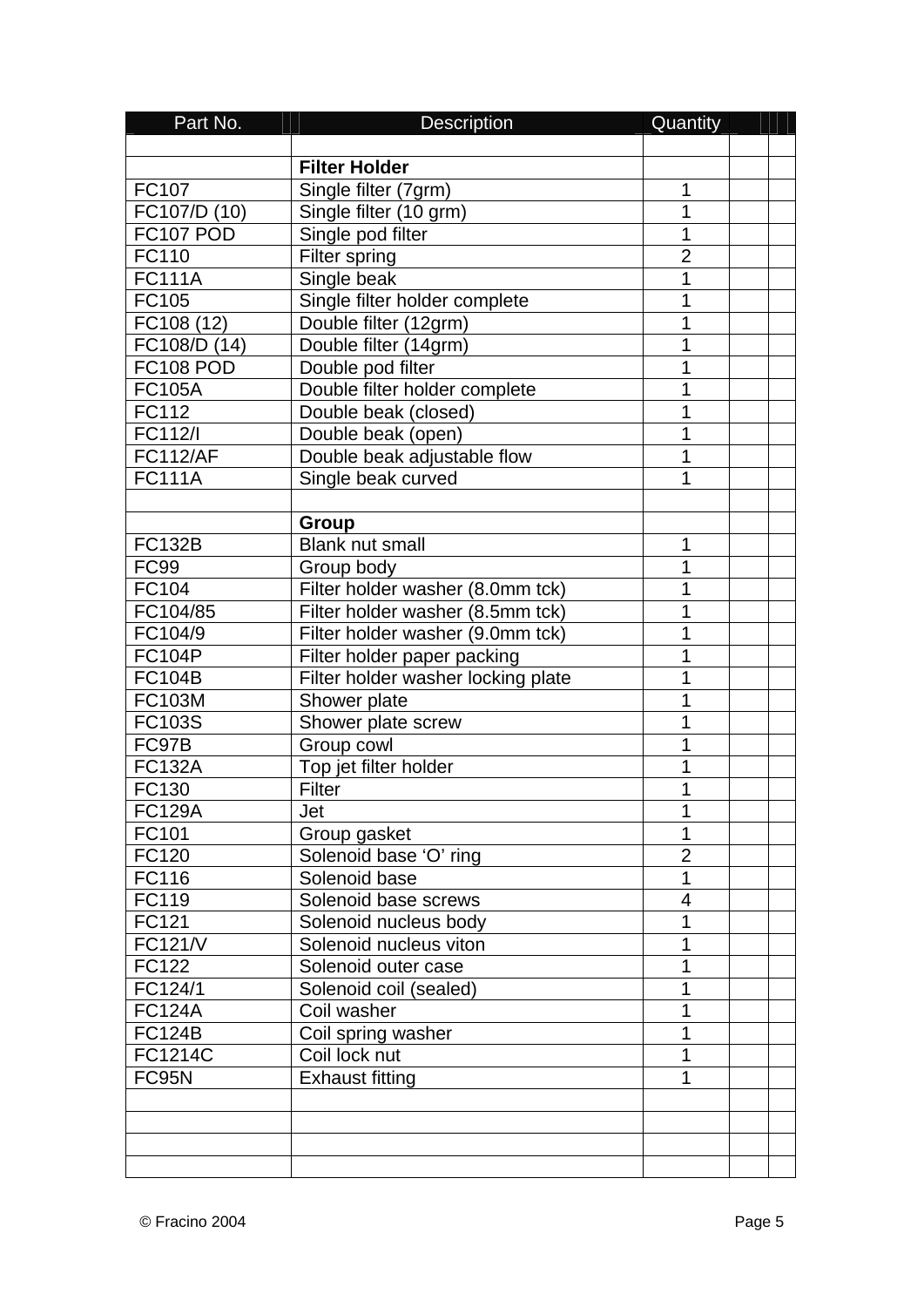| Part No.         | <b>Description</b>                          | Quantity       |  |
|------------------|---------------------------------------------|----------------|--|
|                  |                                             |                |  |
|                  | <b>Sight Glass Assembly</b>                 |                |  |
| <b>VES181</b>    | Sight glass                                 | 1              |  |
| <b>FC182</b>     | Sight glass 'o' ring viton                  | $\overline{2}$ |  |
| FC183            | Sight glass brass ring                      | $\overline{2}$ |  |
| <b>FC184</b>     | Sight glass top holder                      | 1              |  |
| FC182            | 'O' ring (sight glass top holder)           | 1              |  |
| <b>FC185</b>     | Sight glass bottom holder (including        | 1              |  |
|                  | drain plug                                  |                |  |
| <b>FC185A</b>    | Sight glass holder                          |                |  |
| <b>FC185B</b>    | Sight glass drain plug (chrome)             |                |  |
| <b>FC186</b>     | Sight glass retaining nut                   | 2              |  |
| LG191            | Probe (working level)                       | 1              |  |
| <b>LG191A</b>    | Probe St. steel rod                         |                |  |
| <b>FC191B</b>    | Probe insulator                             |                |  |
| <b>FC196B</b>    | 3/8" BSP Lock nut                           | $\overline{2}$ |  |
| <b>FC196C</b>    | 3/8" BSP St. steel washer                   | $\overline{2}$ |  |
| <b>LG190G</b>    | Neon green water fill                       | 1              |  |
|                  |                                             |                |  |
|                  | <b>Water and Steam Wand Valves</b>          |                |  |
| BAM222AB         | Hot water valve and tube assembly           | 1              |  |
|                  | (complete)                                  | 1              |  |
| BAM222AA         | Steam valve and tube assembly<br>(complete) |                |  |
| <b>ROM222M</b>   | Cap for hand wheel (hot water) chrome       | 1              |  |
| <b>ROM222L</b>   | Cap for hand wheel (steam) chrome           | 1              |  |
| FC222K/D91       | 'R' Holding clip St. steel                  | $\overline{2}$ |  |
| <b>FC222J</b>    | St. steel securing washer                   | $\overline{2}$ |  |
| <b>FC222H/R</b>  | Hand wheel curved sided (black)             |                |  |
| ROM222H          | Hand wheel curved sided glitter             | 2              |  |
| <b>FC222N</b>    | Hand wheel tension spring                   | $\overline{2}$ |  |
| <b>FC222P</b>    | Spring retaining cup                        | $\overline{2}$ |  |
| <b>FC222Q</b>    | Hand wheel spacer                           | $\overline{2}$ |  |
| <b>FC196B</b>    | Lock nut 1/2" BSP                           | $\overline{2}$ |  |
| <b>FC222R</b>    | Valve head and steam guide                  | $\overline{2}$ |  |
| <b>FC222S</b>    | 'O' Rings valve stems                       | 4              |  |
| <b>FC222T</b>    | Brass gland stem seal                       | $\overline{2}$ |  |
| <b>FC222U</b>    | Spring (valve stem)                         | $\overline{2}$ |  |
| <b>FC222V</b>    | Valve stem with jumper                      | $\overline{2}$ |  |
| <b>FC198A</b>    | Pad washer                                  | $\overline{2}$ |  |
| <b>FC222A</b>    | Valve body                                  | $\overline{2}$ |  |
| <b>FC222G</b>    | Seal                                        | $\overline{2}$ |  |
| <b>FC222C</b>    | Spring (steam pipe)                         | $\overline{2}$ |  |
| <b>FC222F/M</b>  | Brass spacer spherical 'end mod'            | $\overline{2}$ |  |
| <b>FC222E/M</b>  | 'O' ring spherical 'end mod'                | $\overline{2}$ |  |
| <b>FC221D</b>    | Steam/water tube retaining nut              | $\overline{2}$ |  |
| <b>BAM2221ES</b> | Water pipe St. steel                        | 1              |  |
|                  |                                             |                |  |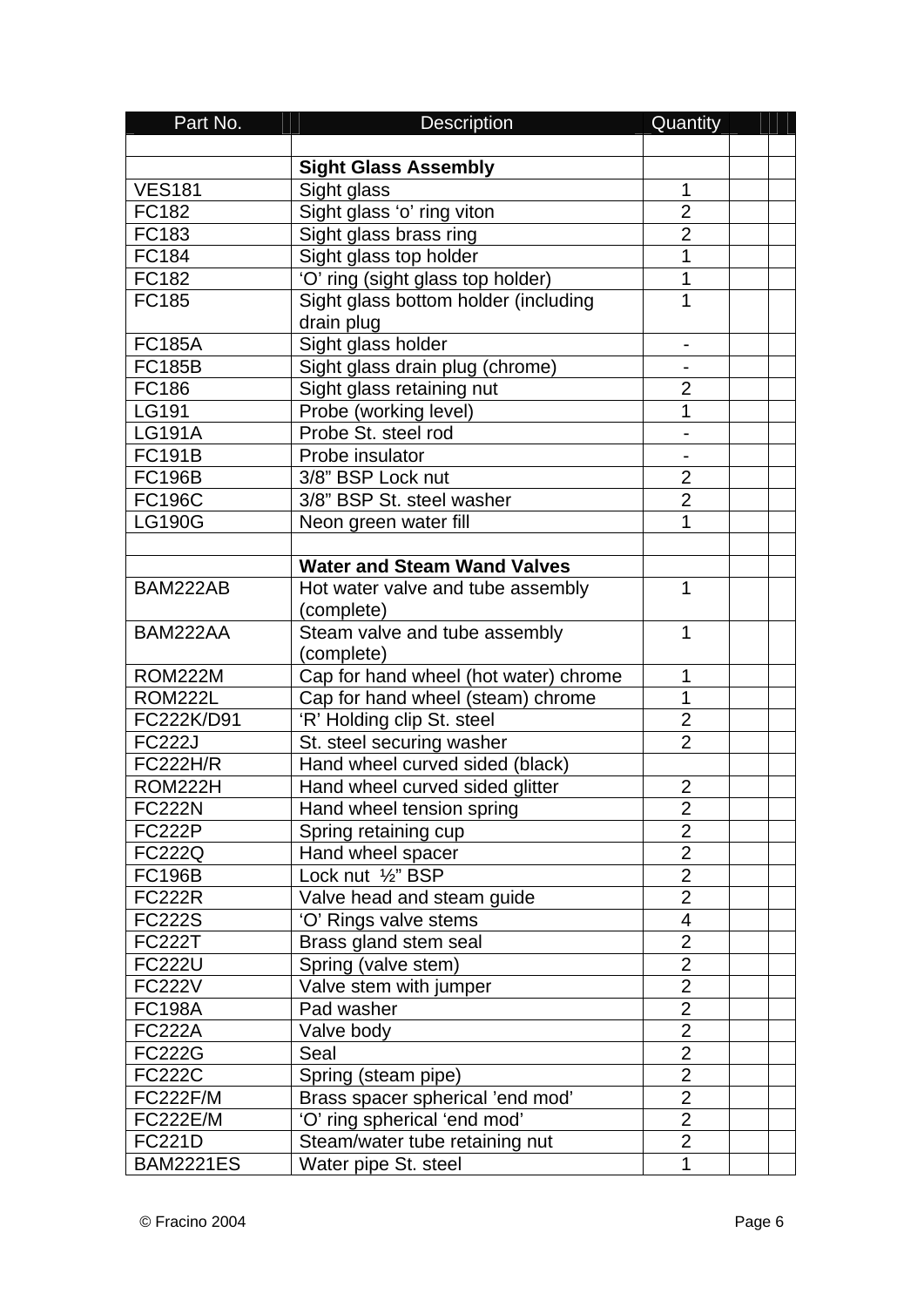| <b>BAM222X/SS</b> | Steam pipe St. steel             |   |  |
|-------------------|----------------------------------|---|--|
| <b>FC194/D</b>    | Non-splash hot water nozzle      |   |  |
| <b>FC194/B</b>    | Steam jet nozzles standard       |   |  |
| <b>FC56</b>       | Safety clip for steam/water pipe | 2 |  |
|                   |                                  |   |  |
|                   | <b>Miscellaneous</b>             |   |  |
| FC158             | Power cable (integral plug)      |   |  |
| FC159/2GR         | Harness wiring (auto)            |   |  |
| FC160/2GR         | Harness wiring (semi)            |   |  |
|                   |                                  |   |  |
|                   |                                  |   |  |
|                   |                                  |   |  |
|                   |                                  |   |  |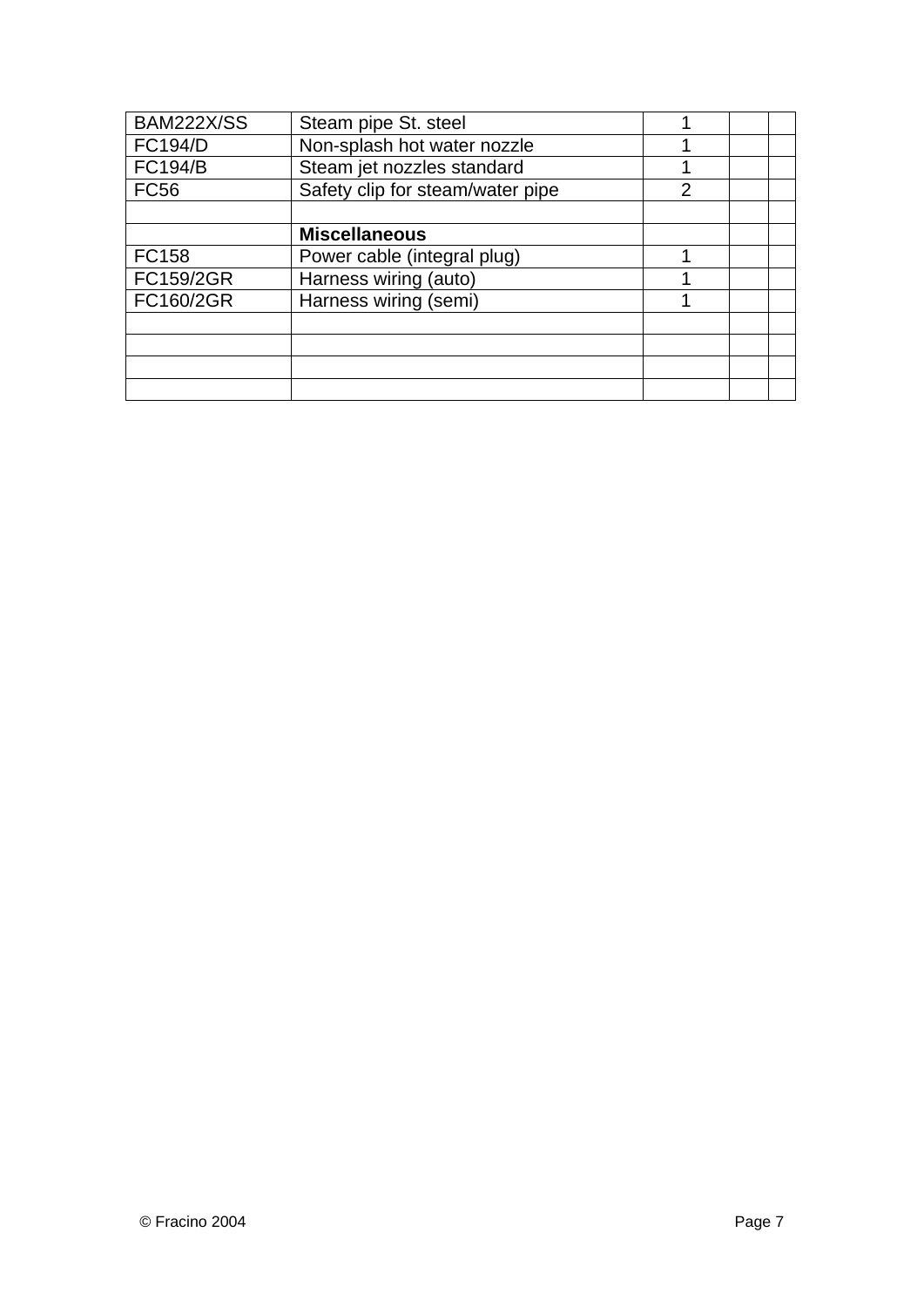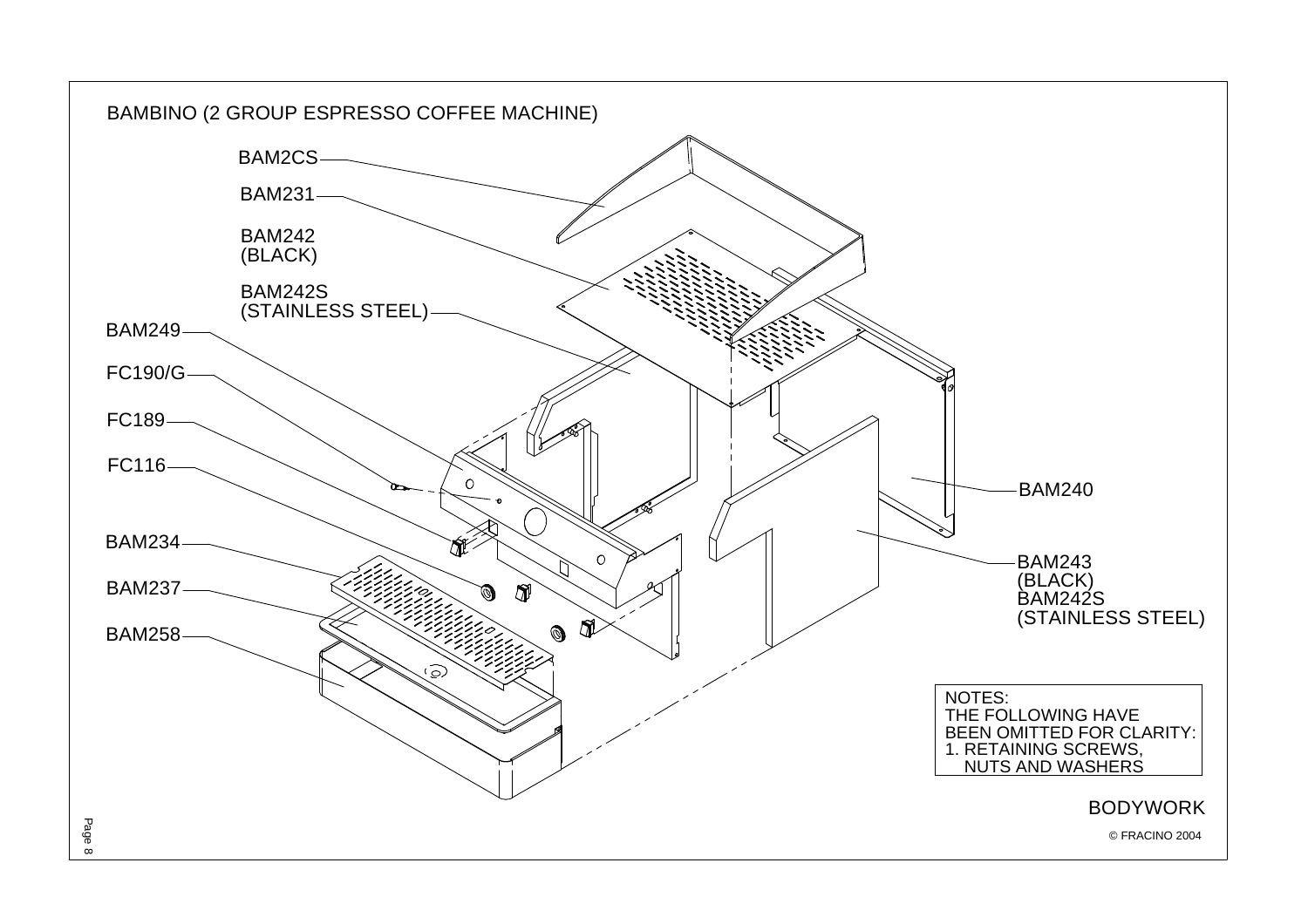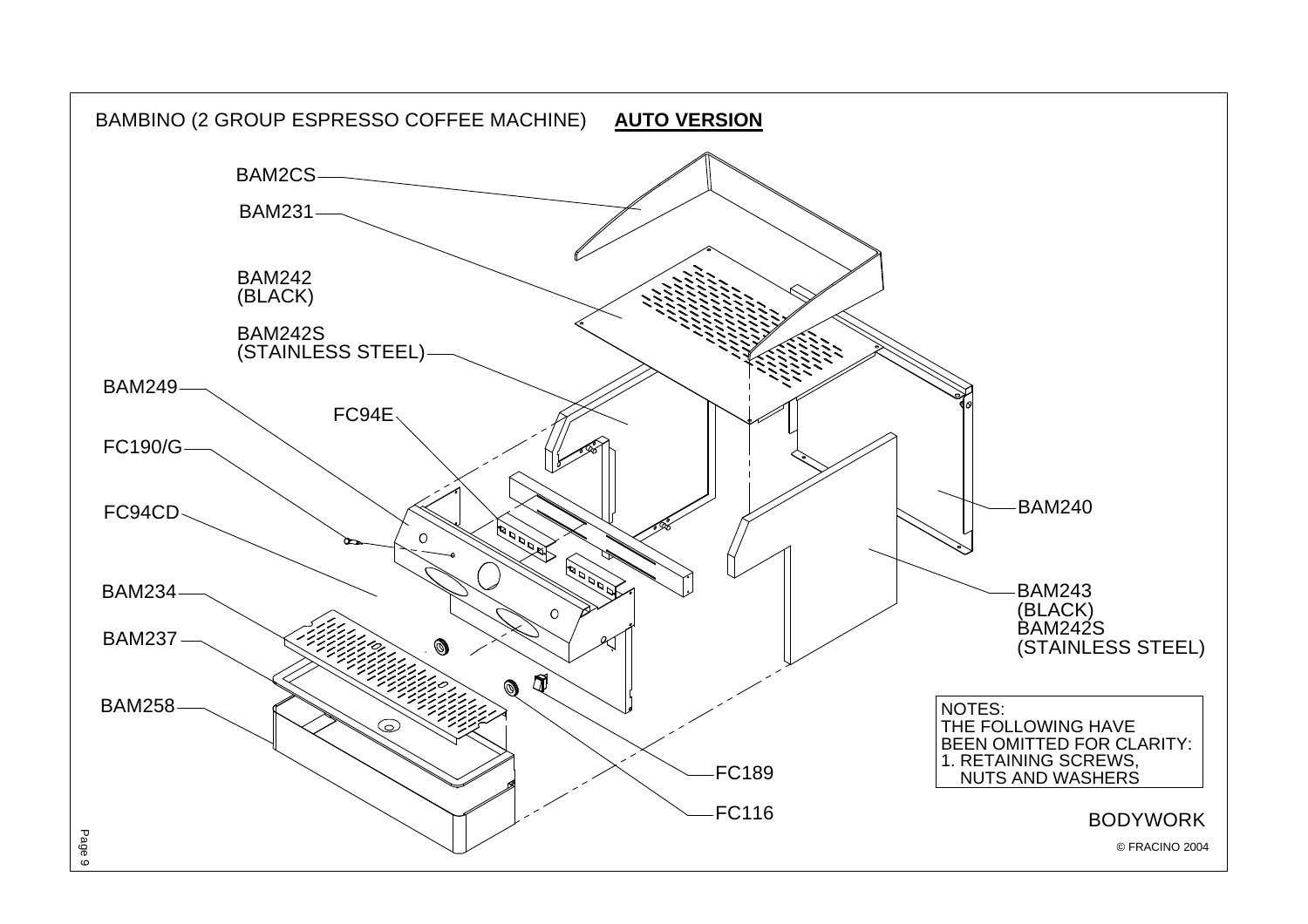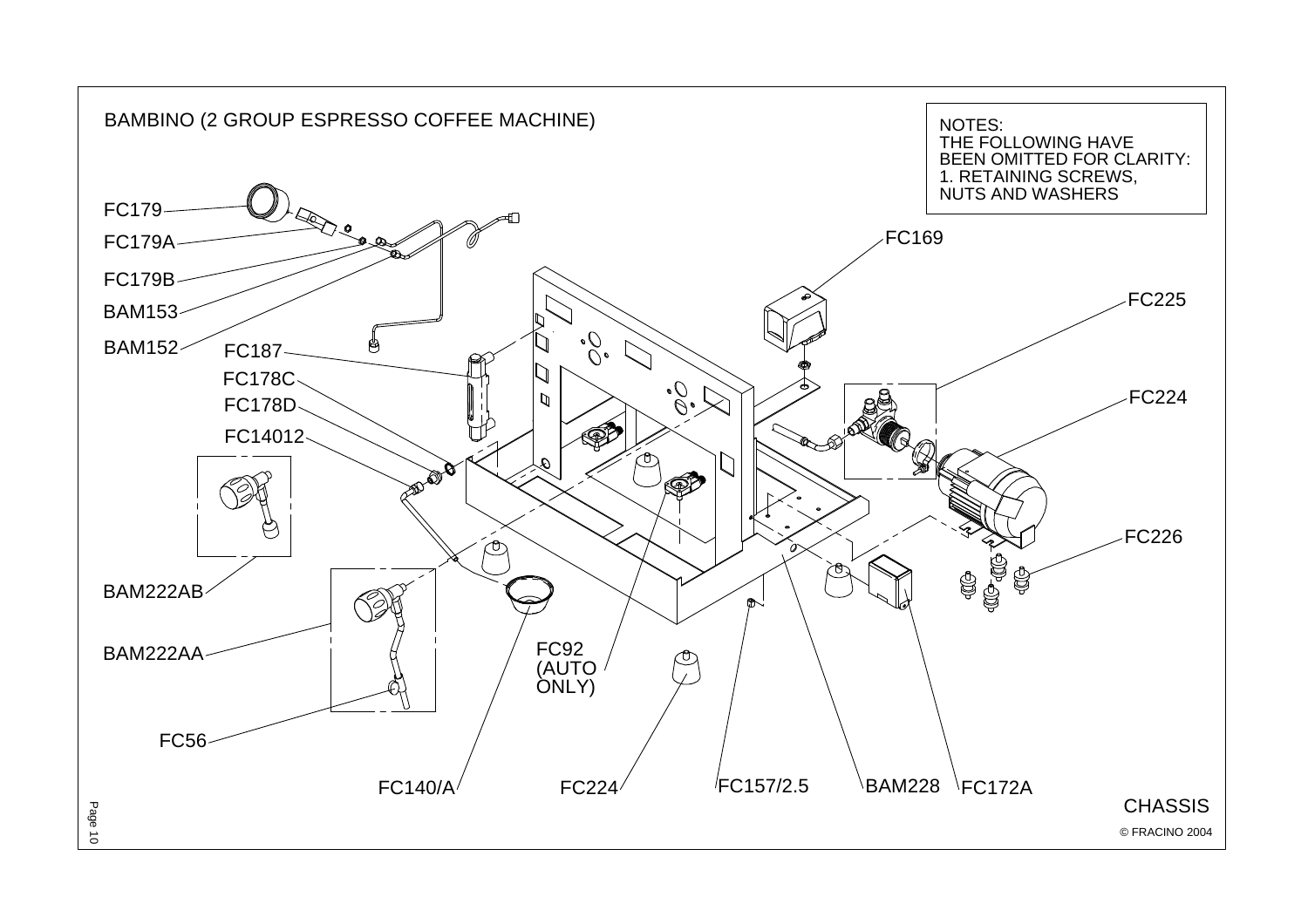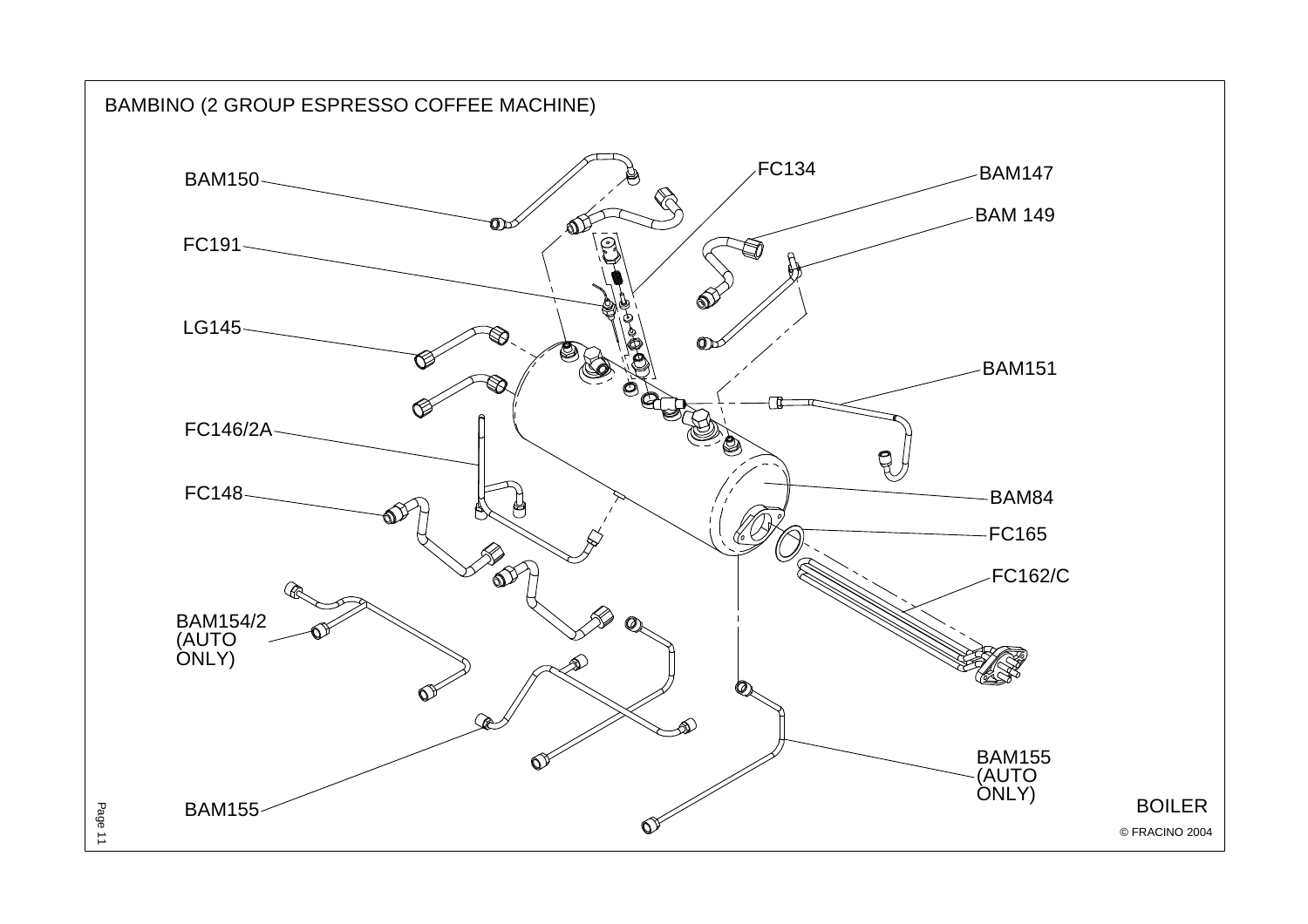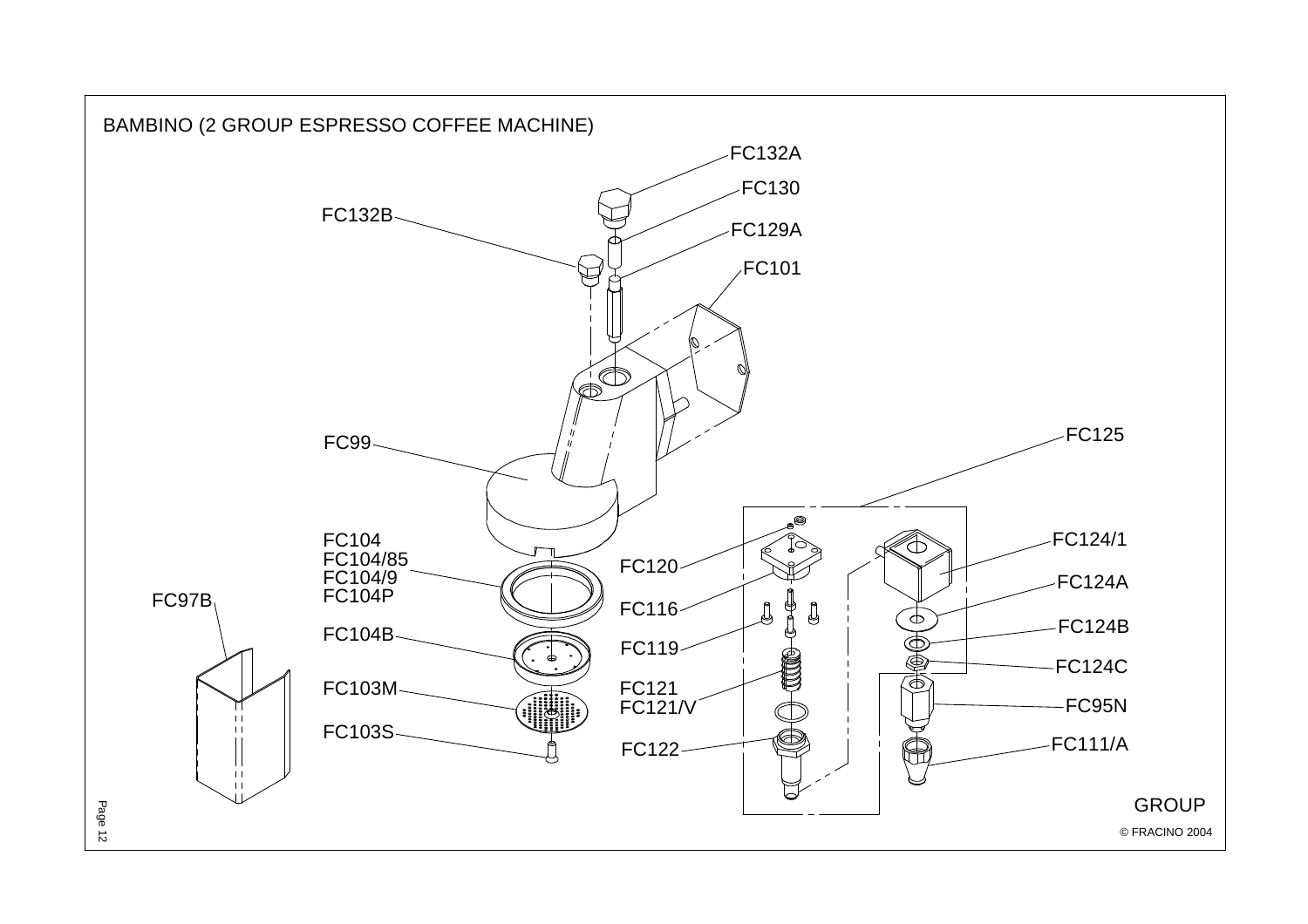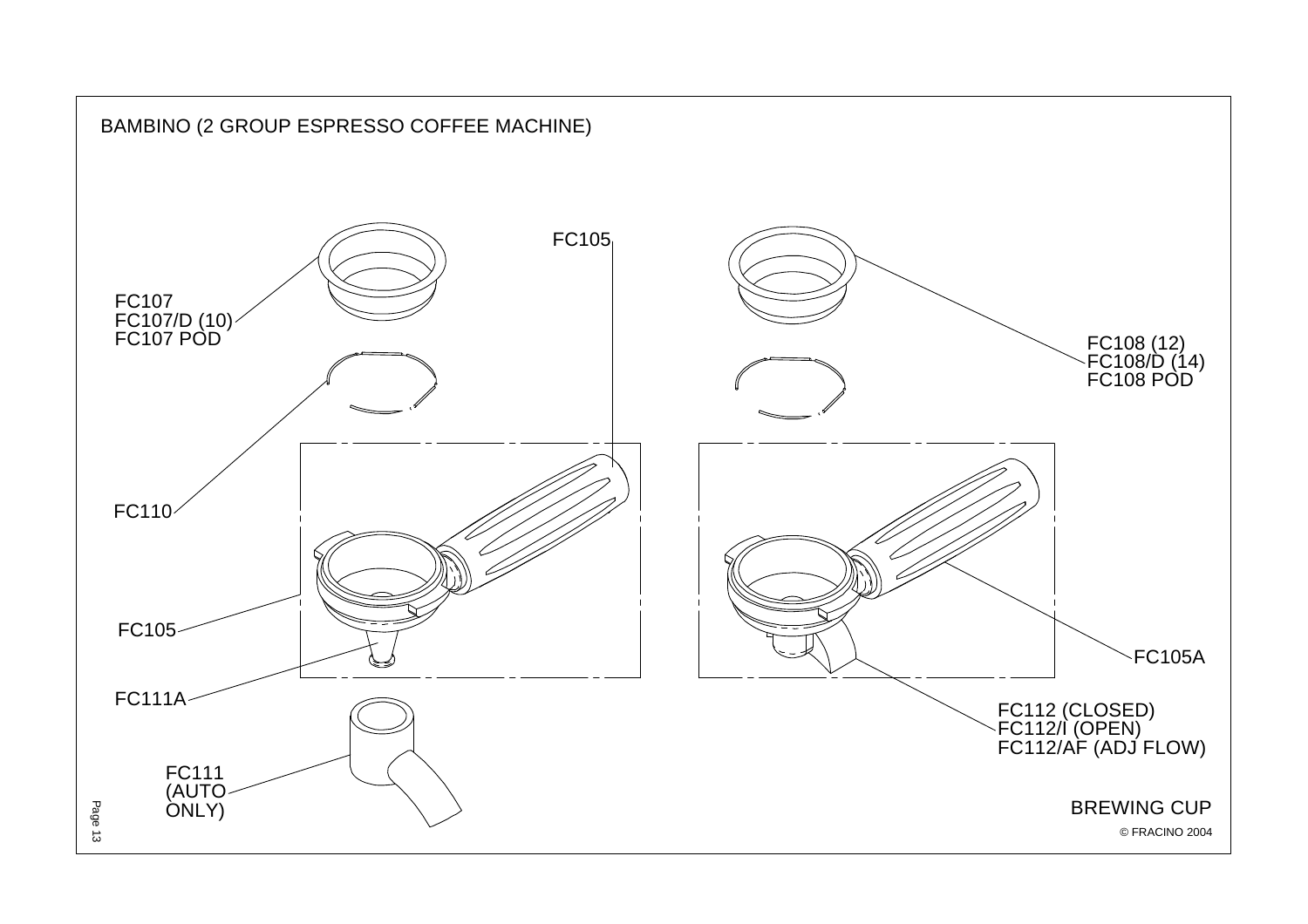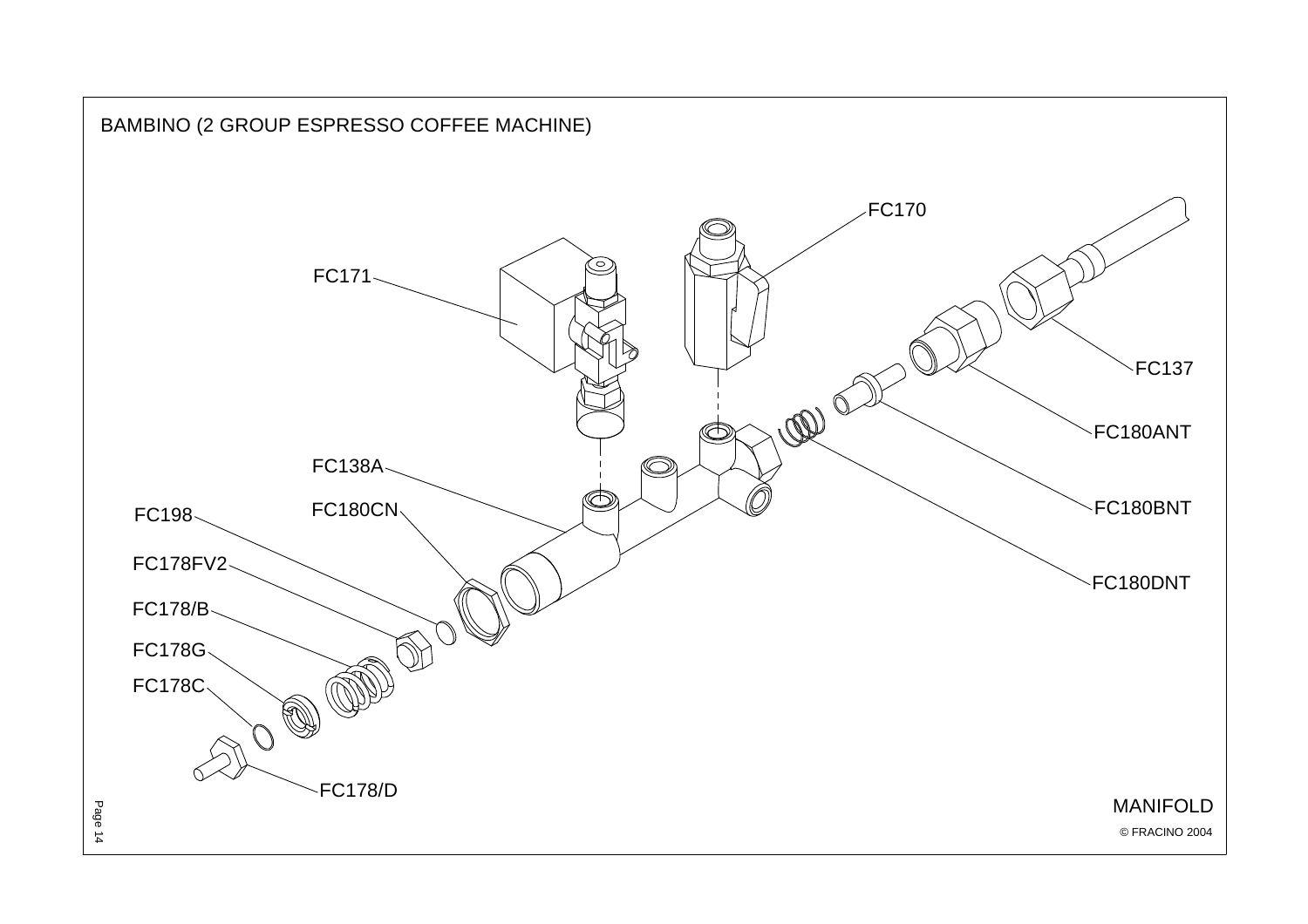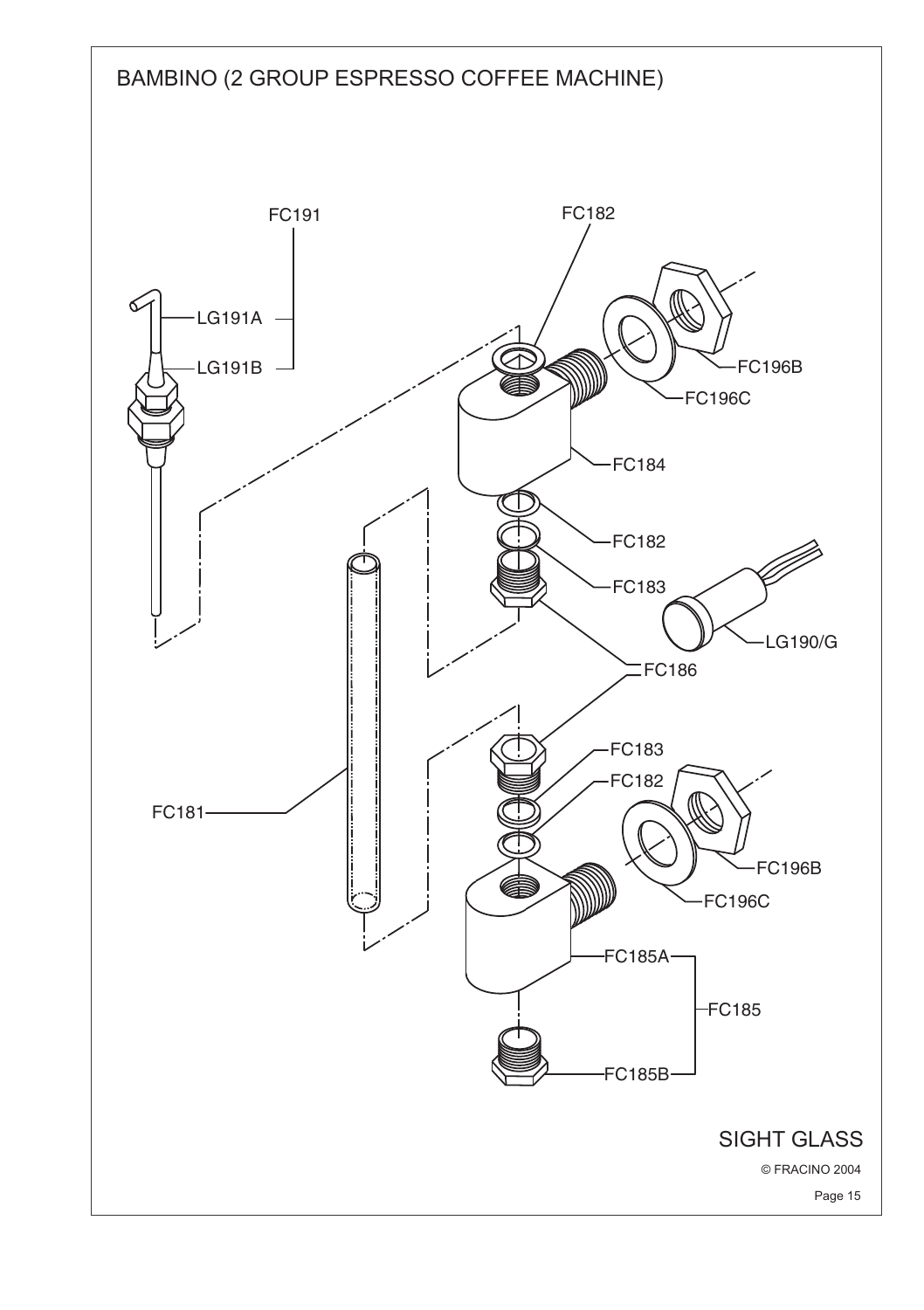